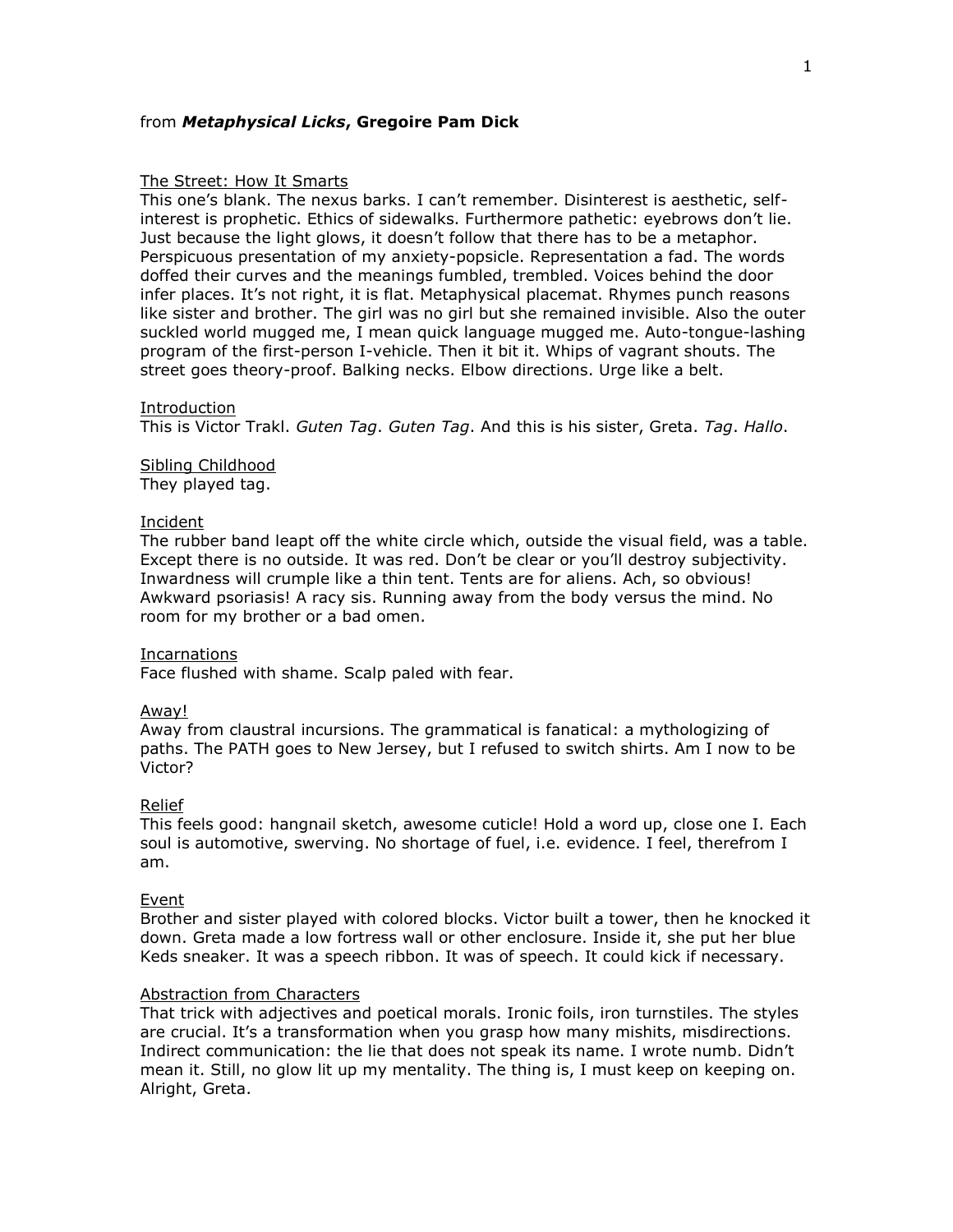## Numskull

The crow means decay and ruin's childhood. I dreamt of a pearl-gray dove, I held it lossly (sic), it was curved, warm and throbbing. It did not talk because it was no gray parrot. I named it Otto or possibly Olga. These names only name because the bird practiced its commandments. Numskull is not true anymore. Tongues and wings flap. Reminders are for overdue books or nostalgia. That's no way to think. Madness morsels. Flickers of consequents. The ill logic of conditionals.

## Greta Trek Ill

Go on, keep on, keep on going, go on keeping, keep going on, go keeping on, go on ahead, keep heading on, keep to that heading, keep heading ongoing, ongoing head keeping, keep keeping head on, keep your head on. Or *keep* means a fortress. A different game. But I hate the idea of games of the language. I do not wish to play. Immunity boosters in the form of syntactical sidesteps, trips and shuffles. She stepped on some pink gum, it slowed her down. The pavements glinted. Shards of syllables flipped the aspect into something abstract. Don't say it, show it. Greta entailed lines from her eyes' pupils. The radiator's her witness, gnashes its teeth. Heat around the body, the former paragraph refusing to linger. The end of the page beckons like the tenor's *Dichterliebe*. Ghosts journey across the floral bedroom. Uneven handwriting. The temptation of simple referents. Inability to stop when you want to. All of this was filched from Lukerl's formulas. Girls more than boys are kleptos. But he said Jews. But the muted particulars keep their own counsel: flagrant tune-ups. Mysterious inklings. I will cease before it wilts.

### **Gearshift**

Now, again, uncanny rigor. Repetition's finesse. Or the limits of the free.

## Query

Does that mean we get to walk through the park again, notice the things? Or only through the book?

\*

## Childhood's Ruin

Something new is needed here. I, Greta, can't remember what. Meanwhile, they're remodeling the other one. They favored symmetry over eccentricity of expression. Voices huddled, nobody bought smoke. Cement rose up in hopeless protest. Childhood head bands, German bread stuffs, amputees on dollies. My intention no entailment. Great fatigue split the votive, it spluttered. Remorse tugs on my hair.

#### Knots

Now I am being bad. Once the mother combed Greta's tangled hair to punish her. Some imperative, or philosophical hygiene! *The connections ball up* is a bad fate. That's what *they* say. But intensions waver. Time for mute shirt buttons. Though the hair could get caught on them, if it were longer. I think you should cut it off. Aka out. *Out* means quit it.

# New Philosophy

It swallows its words. Time is a maze. Spell of the bramble. The briar's paradox. Greta doesn't sleep from being pricked.

\*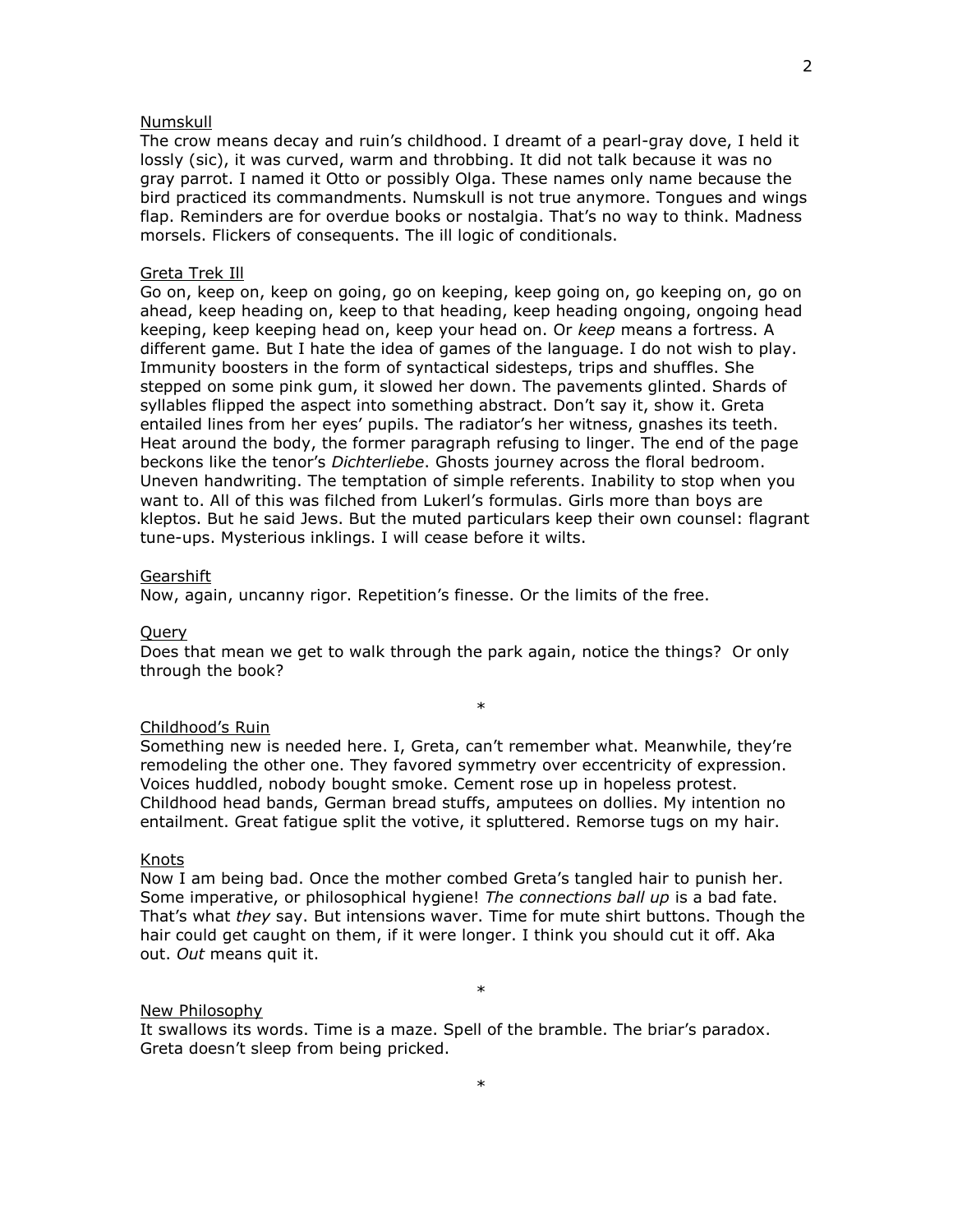Slightly Bluish Very Pale Gray Notebook But still the truth. The world when it's invented.

They say the language doesn't touch but it touches. Like sister and brother.

There is nothing except language. It touches itself. One hand pressed to the other. Or one chest to. Also music is a language.

My brother Ludvik brought me a beautiful olive-toned notebook from the italic wardressed mountains which were not Alps. He wanted me to live in it. It was austere, minimal, silent like a tower. He obsessed over the stitches, the leather of the cover, the paper. But I wanted to live in my own book, which was slim, flimsy, imperfect. I stole it from the 5-and-10, because girls are kleptos. I stole that thought phrasing from my younger self or paragraph. Although some boys or brothers or friends or lovers who are young men also steal. Mostly thoughts or sentences. Ludvik admitted that he himself did. Do I do it because I am so androgynous?

I went into the kitchen to reheat my philosophy. Each time it tastes more bitter, but I keep reheating it.

It is how to stay awake. Sleeping is death. There exists a fear of it.

Dream of reproaching the negligent father. Antonius?

Then sex with a smooth-skinned shining girl. She said slow down. In a grand hotel in a European capital such as Oslo or Vienna. First the room had to be switched. Or it couldn't be found, or I did not want to live in it with Ludvik. Also I could not slow down, so I felt bad.

My notebook is light gray, the cover is made of thicker paper. The notebook is unruled. It smells like gray philosophy.

Ludvik said, There's nothing left for you to do. Why don't you write music? I said, The lyrics are philosophy. Music is philosophy with truth lyrics and notes of metaphysics.

The truth of the made-up world is as real as the truth of the inflicted world: there's no difference of the substances.

Truth is the form, meaning the content. The world, any world, is made up of meanings.

The truth is the world, I am the truth. I am the world. These equivalences hum in a major or minor key, depending.

The truth has two aspects and two sides: subjectivity and objectivity, veracity and reality. The graph of veridical space has four quadrants. The vertical axis is the I-axis for the first person singular, the horizontal axis is the W-axis for the world.

Going clockwise from the upper left quadrant, there is: objective veracity (thought, proposition), objective reality (fact, thing), subjective reality (my thing), subjective veracity (my thinking, thought). The truth is the graph. The meaning is the graph paper.